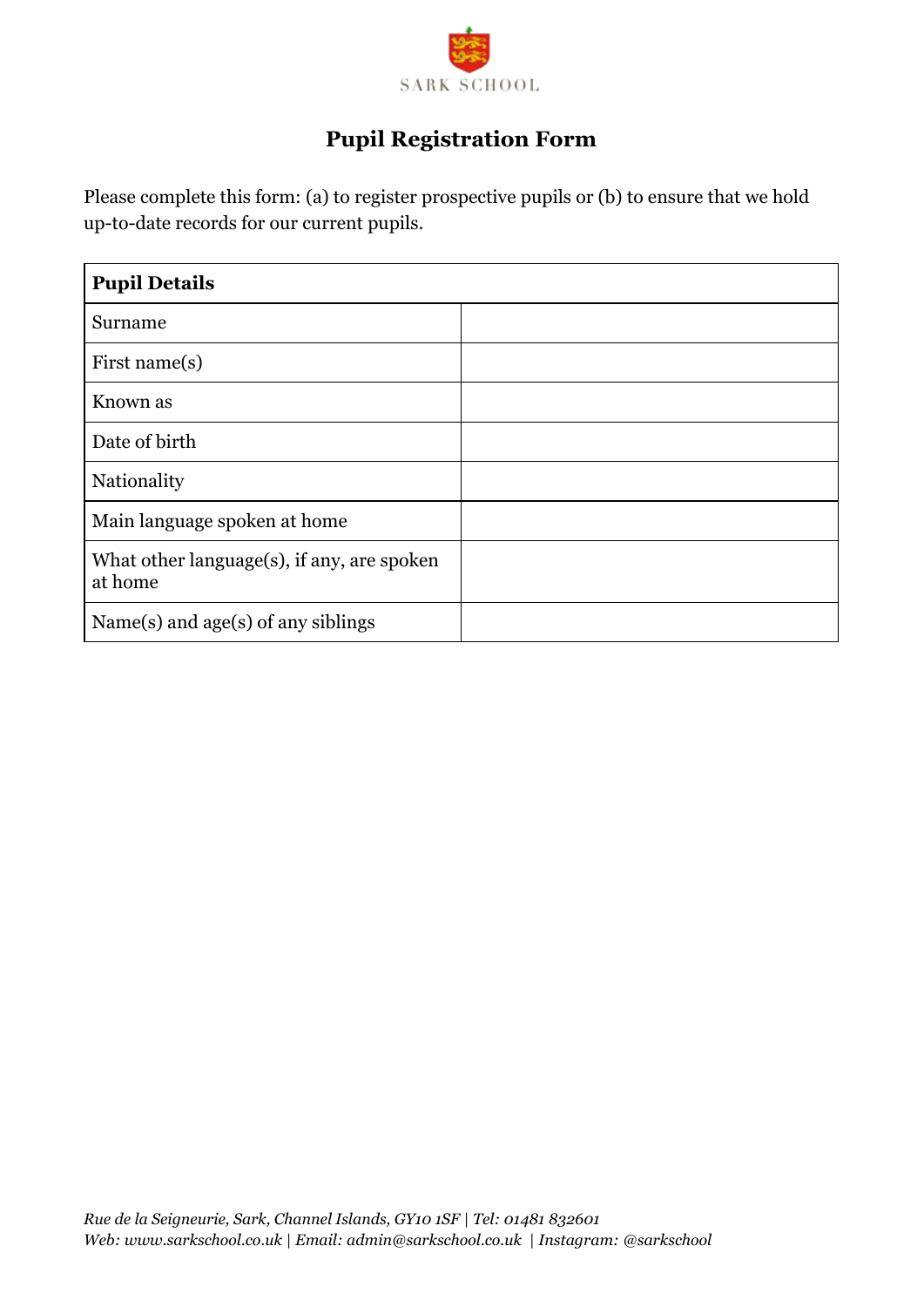

| <b>Parent Details</b>                                               | <b>Parent A</b>                                                                                         | <b>Parent B</b> |
|---------------------------------------------------------------------|---------------------------------------------------------------------------------------------------------|-----------------|
| Title                                                               |                                                                                                         |                 |
| First name(s)                                                       |                                                                                                         |                 |
| Surname                                                             |                                                                                                         |                 |
| Occupation                                                          |                                                                                                         |                 |
| Nationality                                                         |                                                                                                         |                 |
| Relationship to pupil                                               |                                                                                                         |                 |
| Permanent address                                                   |                                                                                                         |                 |
| Telephone (home)                                                    |                                                                                                         |                 |
| Telephone (mobile)                                                  |                                                                                                         |                 |
| Telephone (work)                                                    |                                                                                                         |                 |
| Email                                                               |                                                                                                         |                 |
| Previous address for the<br>past five years                         |                                                                                                         |                 |
| If parents are separated,<br>who has legal custody of the<br>child? |                                                                                                         |                 |
| To whom should<br>correspondence be sent?                           |                                                                                                         |                 |
|                                                                     | The still component to accellent on Archively alone and the film of the film on a second colored the st |                 |

If neither parent is resident on Sark, please provide guardian details on a seperate sheet.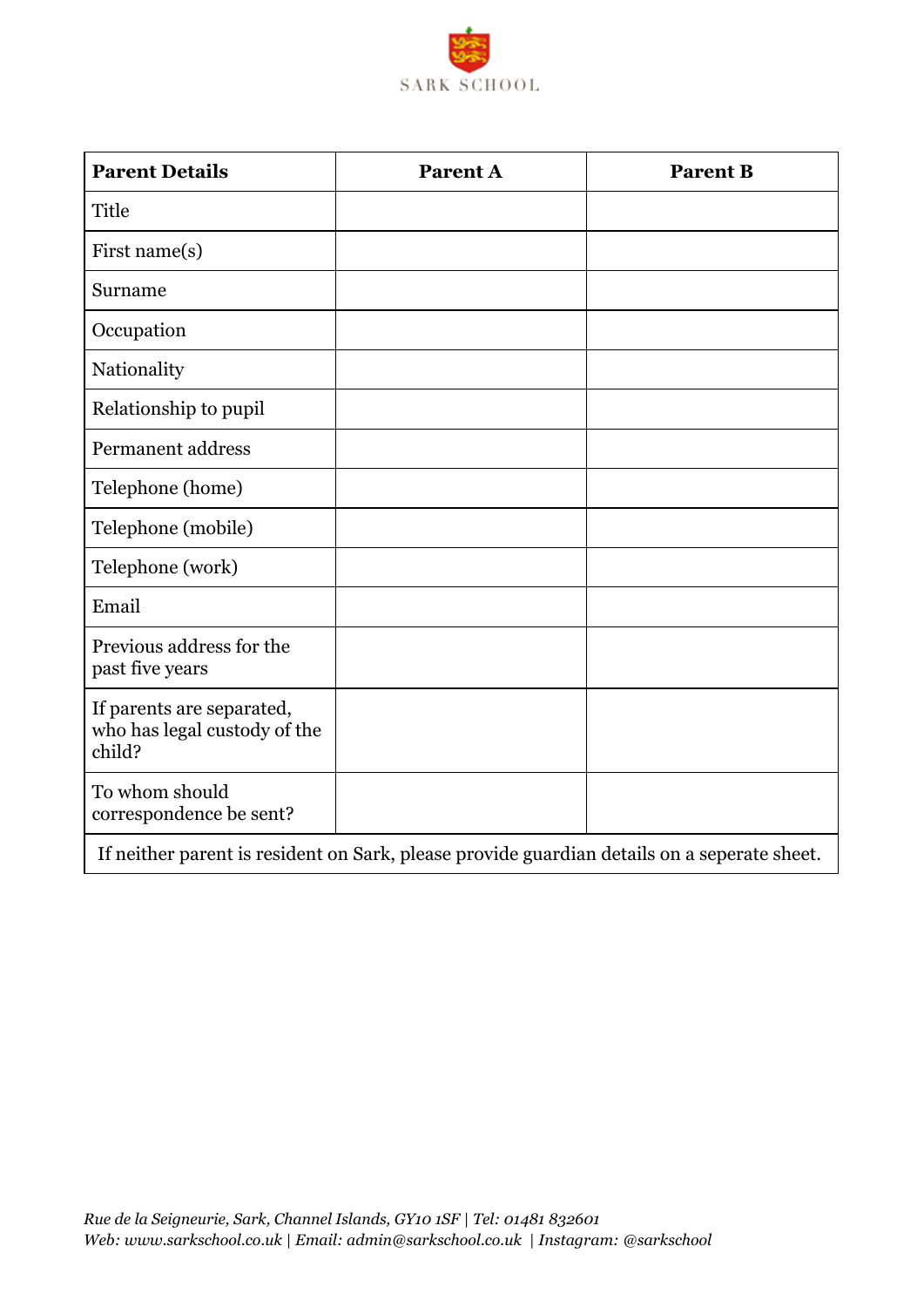

| <b>Education History</b>                                             |  |
|----------------------------------------------------------------------|--|
| Name of previous school                                              |  |
| School address                                                       |  |
| School telephone                                                     |  |
| School email                                                         |  |
| We will contact the school to request school reports and appropriate |  |

**records.**

### **Extracurricular Activities**

*(Please give an outline of your child's hobbies, interests or skills and, if applicable , include grades achieved.)*

#### **Personal Circumstances**

*(Please give an outline of any circumstances relating to your child that Sark School should be aware of and enclose any copies of any relevant reports, e.g. ADHD, allergies, Asperger's syndrome, autism, dyslexia, dyspraxia, hearing impairment, visual impairment.)*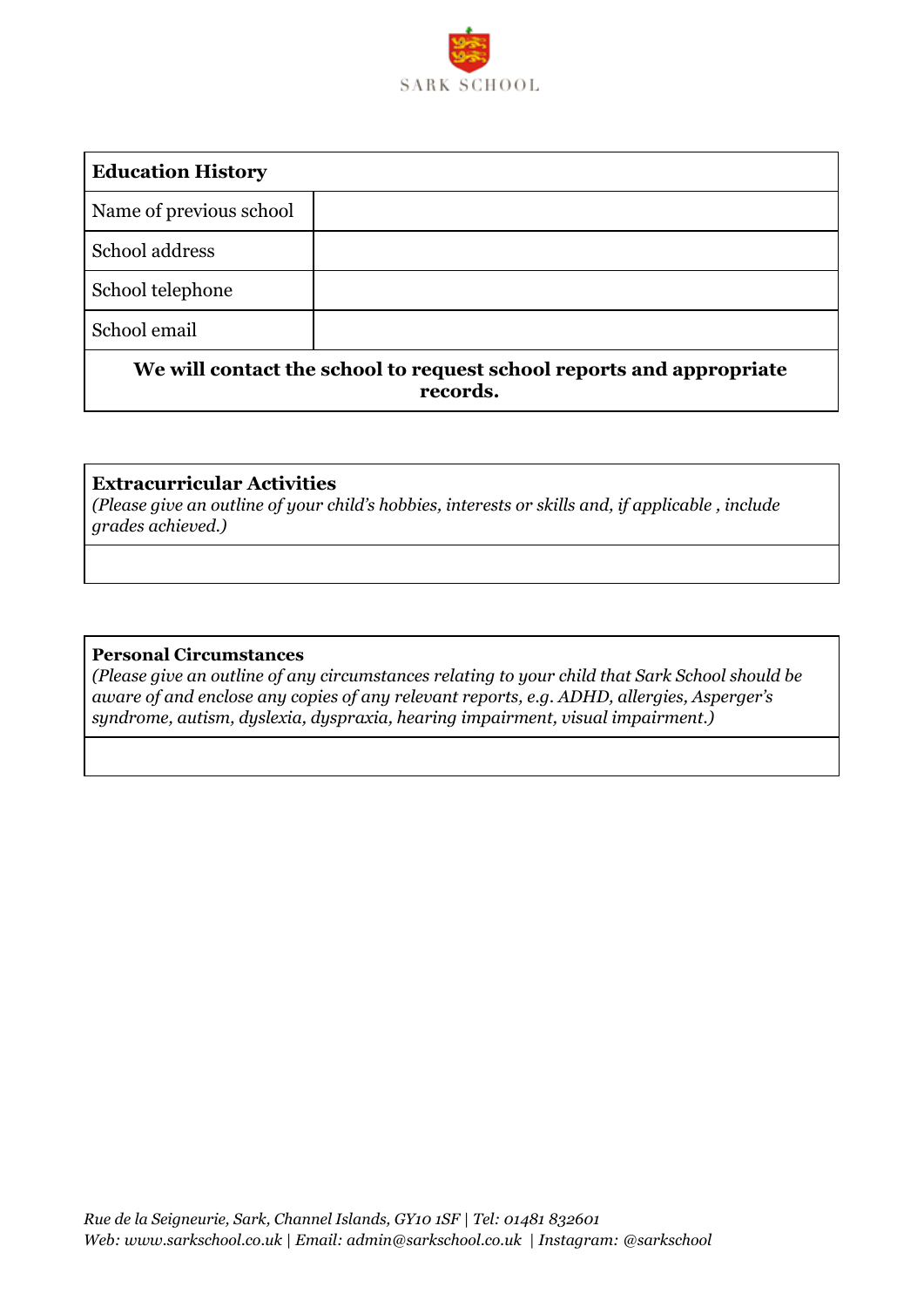

#### **Emergency Contact Details**

*If we need to contact you urgently whilst your child is at school and we cannot reach either parent, we need to know whom to contact in an emergency.*

|                       | <b>Emergency Contact 1</b> | <b>Emergency Contact 2</b> |
|-----------------------|----------------------------|----------------------------|
| Title                 |                            |                            |
| First name $(s)$      |                            |                            |
| Surname               |                            |                            |
| Relationship to pupil |                            |                            |
| Telephone (home)      |                            |                            |
| Telephone (mobile)    |                            |                            |
| Telephone (work)      |                            |                            |
| Email                 |                            |                            |

#### **Pick up**

In addition to the parent(s) and emergency contact details listed on this form, please provide the names of people who you authorise to collect your child from school. Other than parents, children will **only** be released to the names listed on this form with daily parental consent.